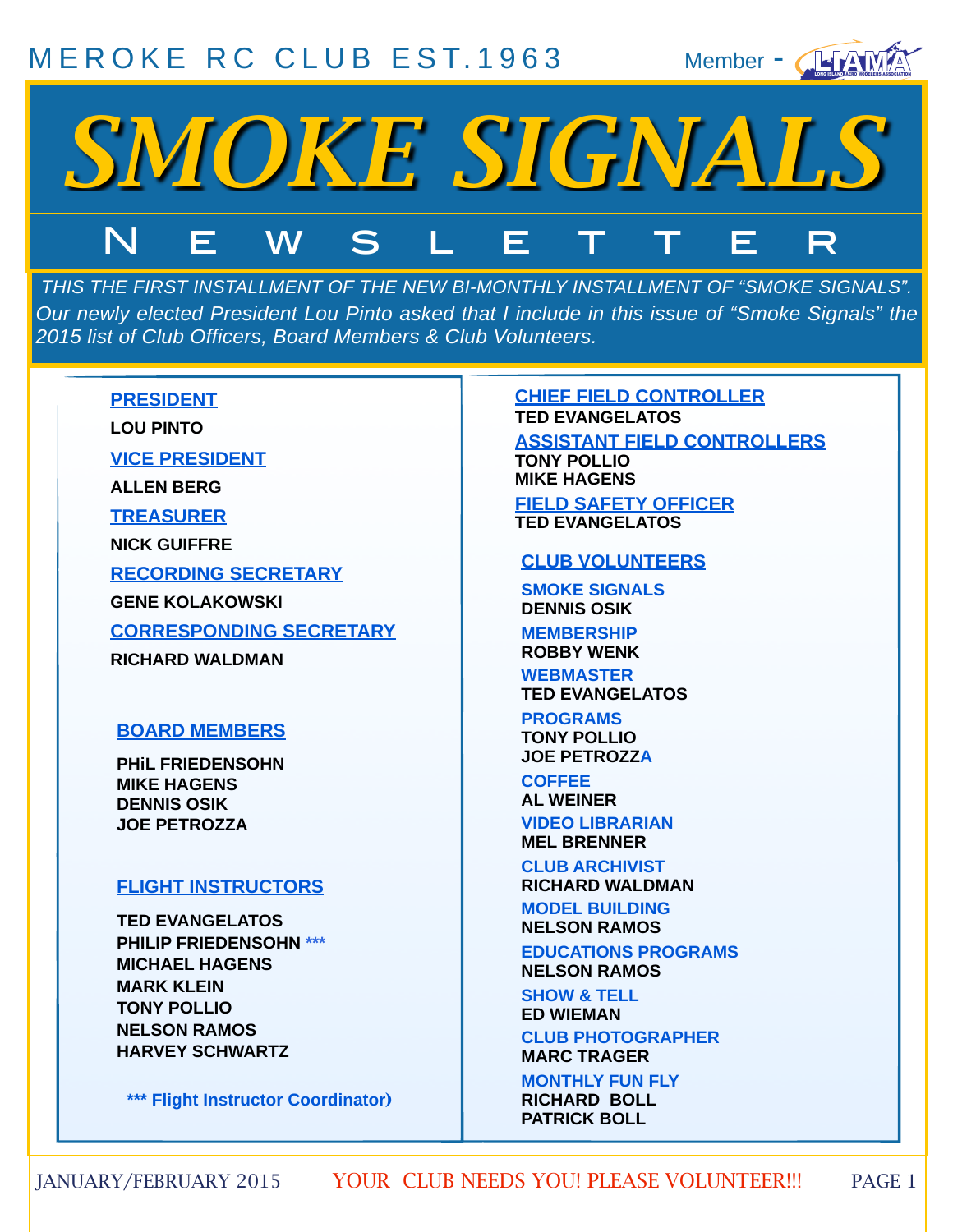#### MEROKE RC CLUB EST. 1963 Member - ANAMA



YOU NEED TO RENEW YOUR FLYING PERMIT FOR 2014 BEFORE YOU WILL BE PERMITTED TO FLY OR STAY IN THE PIT AND/OR IMPOUND. AREAS.

# **2015**

#### **CALENDAR**

**January 1** Club Meeting **CANCELLED** 

**January 15** Club Meeting

**January 25** Nassau Flyers Swap Meet Levittown Hall The Meroke RC Club has reserved 1 table for its members exhibits.

# **JANUARY**

#### **BIRTHDAYS**

| <u> Jan 5</u> | <b>Mike Elbers</b>   |
|---------------|----------------------|
| <u>Jan 7</u>  | <b>Jerry Leibman</b> |
| <u>lan 22</u> | <b>Charles Lando</b> |
| <u>Jan 23</u> | John Raparelli       |



#### **CALENDAR**

**February 5** Club Meeting Show & Tell

**February 19**  Club Meeting Cross wind Landings

**February 20-22** WRAM Show [Meadowlands Exposition](http://maps.google.com/maps?f=q&source=s_q&hl=en&geocode=&q=355+Plaza+Drive,+Secaucus+NJ+07094+&aq=&sll=37.0625,-95.677068&sspn=50.111473,64.863281&ie=UTF8&hq=&hnear=355+Plaza+Dr,+Secaucus,+New+Jersey+07094&ll=40.786196,-74.042745&spn=0.02359,0.031672&z=15)  [Center at Harmon Meadow,](http://maps.google.com/maps?f=q&source=s_q&hl=en&geocode=&q=355+Plaza+Drive,+Secaucus+NJ+07094+&aq=&sll=37.0625,-95.677068&sspn=50.111473,64.863281&ie=UTF8&hq=&hnear=355+Plaza+Dr,+Secaucus,+New+Jersey+07094&ll=40.786196,-74.042745&spn=0.02359,0.031672&z=15)  [Secaucus, NJ.](http://maps.google.com/maps?f=q&source=s_q&hl=en&geocode=&q=355+Plaza+Drive,+Secaucus+NJ+07094+&aq=&sll=37.0625,-95.677068&sspn=50.111473,64.863281&ie=UTF8&hq=&hnear=355+Plaza+Dr,+Secaucus,+New+Jersey+07094&ll=40.786196,-74.042745&spn=0.02359,0.031672&z=15)

## **FEBRUARY**

Send all suggestions to: newsletter@meroke.com

#### **BIRTHDAYS**

- **Feb 12 Jack Tramuta**
- **Feb 16 Gene Kolakowski**
- **Feb 17 Michael Canale**
- **Feb 19 Richard Boll**
- **Feb 23 Ed Wiemann**
- **Feb 26 Joe Petrozza**
- **Feb 29 Roger Scanlon**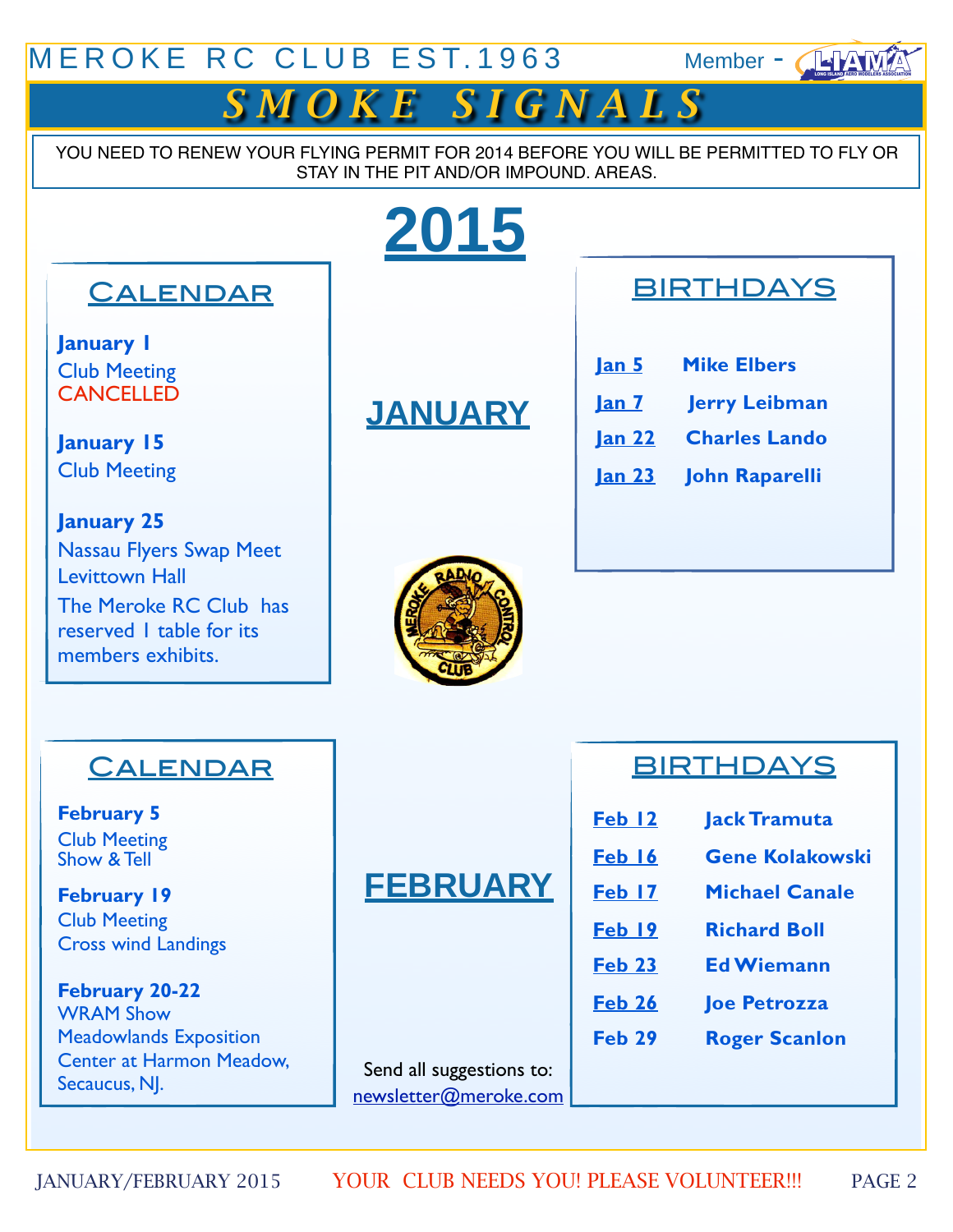#### [MEROKE RC CLUB](http://www.meroke.com) EST. 1963 Member - 1

# $S$  *M O K E S I G N A L S*

*President Lou Pinto suggested that this year I include biographies of our younger club members and show what fine young men they are as well as dedicated club members. We start with Patrick Boll with Robby Wenk's biography to appear in the MARCH/APRIL edition.*

Patrick Boll was born March 13th 1997 at Franklin General Hospital, the second of Richard and Mary Boll's three children. Patrick lives in East Rockaway, New York with his parents and siblings Daniel and Lauren where he is a Senior at East Rockaway High School, working part time at Hewlett Point Beach in maintenance.

His favorite sports to play and watch are lacrosse and hockey with his favorite hockey team being the NY Islanders and being a diplomat he says he likes all college lacrosse teams. Patrick hopefully will attend Vaughn University next year and plans to study Aviation Mechanics.

 As one of the teenage members of the Meroke RC Club he is a very skilled pilot and has frustrated many a club member when competing in club events, winning most all he competes in. Patrick's father Richard has been a Meroke



member since 1998 and sponsored Patrick when he joined the club at the ripe old age of 8.

Patrick's favorite plane to fly, he says, is his EXTREME FLIGHT 50cc EDGE 540t.

QUESTION: How did you get into our hobby?

ANSWER: I got into the hobby of radio controlled airplanes through my dad when I was very young. He had a flight simulator (real flight 2.0 to be exact) that he had gotten from my mom for Christmas. So one day he let me try it out and I could not put it down. That soon turned into the real thing and when I flew for the first time I was hooked.

QUESTION: What are your favorite subjects in school? ANSWER: My favorite subjects in school would have to be Physics and English.

QUESTION: What career path do you want to pursue? ANSWER: The career I would like to pursue is Aviation Mechanics.

QUESTION: What do you want to accomplish in your life?

ANSWER: What I want to accomplish in my life is to finish college and go on to have a successful job in the aviation industry as an aviation mechanic.

QUESTION: What are your interests other than R/C flying?

ANSWER: Some of my interests other than R/C flying are cars and music. I have been playing the trumpet since the 4th grade and I am currently learning how to play the guitar. I have also always been interested in cars from a young age and grew up around them with my dads 1967 Chevrolet Nova and My brothers 1987 Chevrolet Monte Carlo SS. With my interest in cars being so strong I am now driving a 1987 Chevrolet Camaro.

QUESTION: What is your favorite maneuver when you fly?

ANSWER: My favorite maneuver when I fly is the rolling harrier. It is a maneuver that makes the plane look out of control but is actually in complete control. The rolling harrier is a maneuver that can and always will put a smile on my face when I perform it.

QUESTION: What is the one thing that would surprise us about you? ANSWER: One thing that would surprise you about me is that I can ride the Unicycle.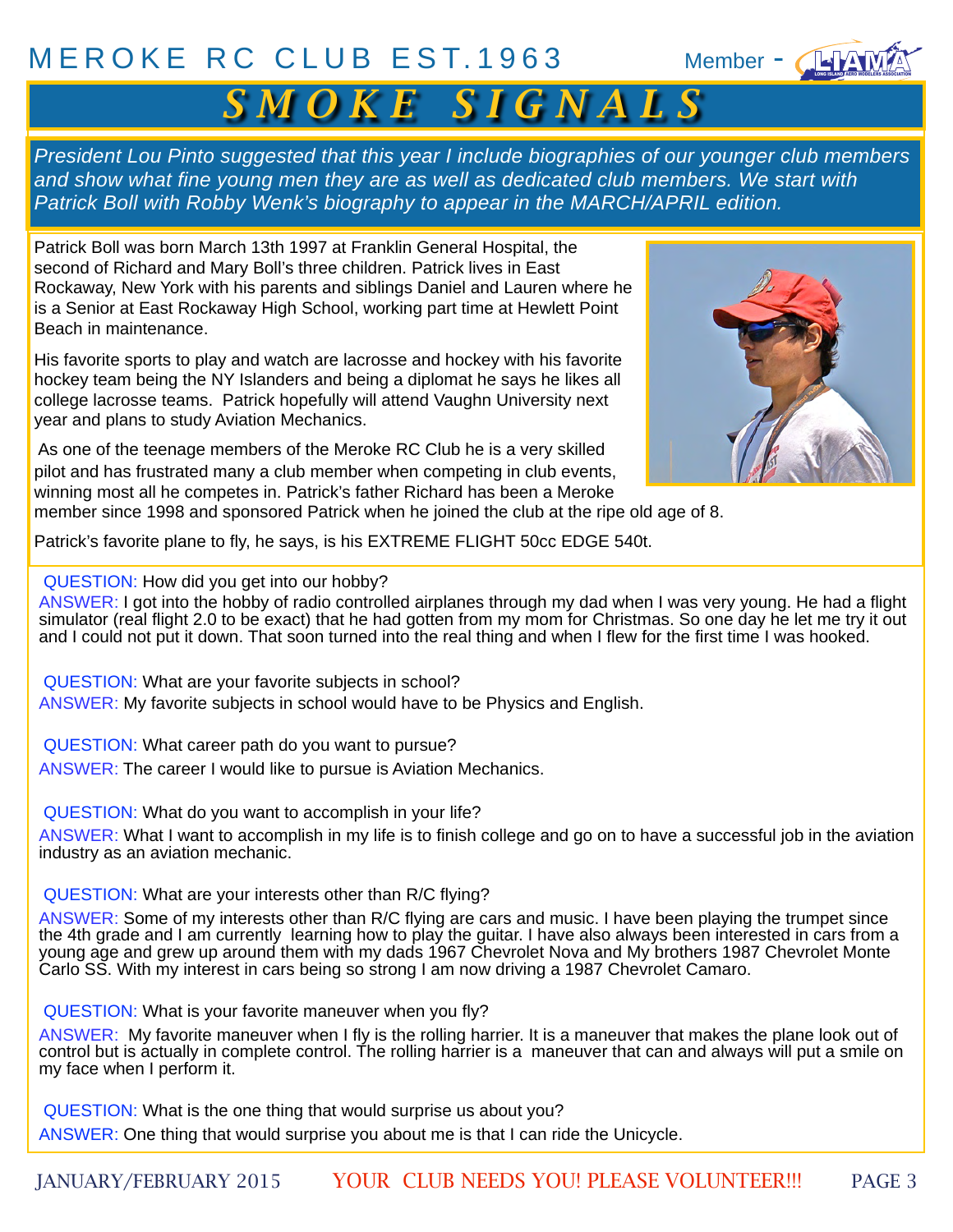#### $MEROKE$  RC CLUB EST.1963 Member -  $\sqrt{4}$

# $S$  *M O K E S I G N A L S*

*DAVE BELL SENT ME THE FOLLOWING E-MAIL WITH A LINK TO US NAVY VIDEO OF THE X-47B UCAS ALL I CAN SAY IS "WOW". THE PAGES FOLLOWING THIS WERE FROM FORBES MAGAZINE, THE OCTOBER ISSUE AND SENT TO ME BY CHARLIE LANDO. Notice a theme...DRONES!*



On Saturday, March 8, 2014 1:11 PM

Can't argue with success. Way to go X-47Bers. (The Wright brothers are smiling for sure.) So why does the US Navy also need to put lipstick on an expen\$ive hog like the F-35? **Herb** 

 Just a few months ago (July 10, 2013), the Navy successfully conducted take-offs and landings from a fairly new nuclear aircraft carrier, the USS George H.W. Bush, with a new stealth jet called the X-47B.

What is so different about this plane is the fact that it is a 'drone'. Yes, it is completely unmanned. Drones come in all sizes and the X-47B is likely one of the larger ones.

What is so ironic about all of this is the fact that the enemy cannot detect a plane like this in the first place. In the unlikely event they get lucky at shooting one down, there will be no human loss of life or captivity. As you view the flight deck crew signaling the plane, they are simply signaling the on-board cameras, who in turn are being manned by staff inside the command intelligence center (CIC) onboard the ship.

Also check out the short distance this plane needs for a takeoff. Impressive indeed.

X-47B UCAS Aviation History Under Way - YouTube

[<http://www.youtube.com/embed/WC8U5\\_4lo2c?feature=player\\_embedded>](http://www.youtube.com/embed/WC8U5_4lo2c?feature=player_embedded)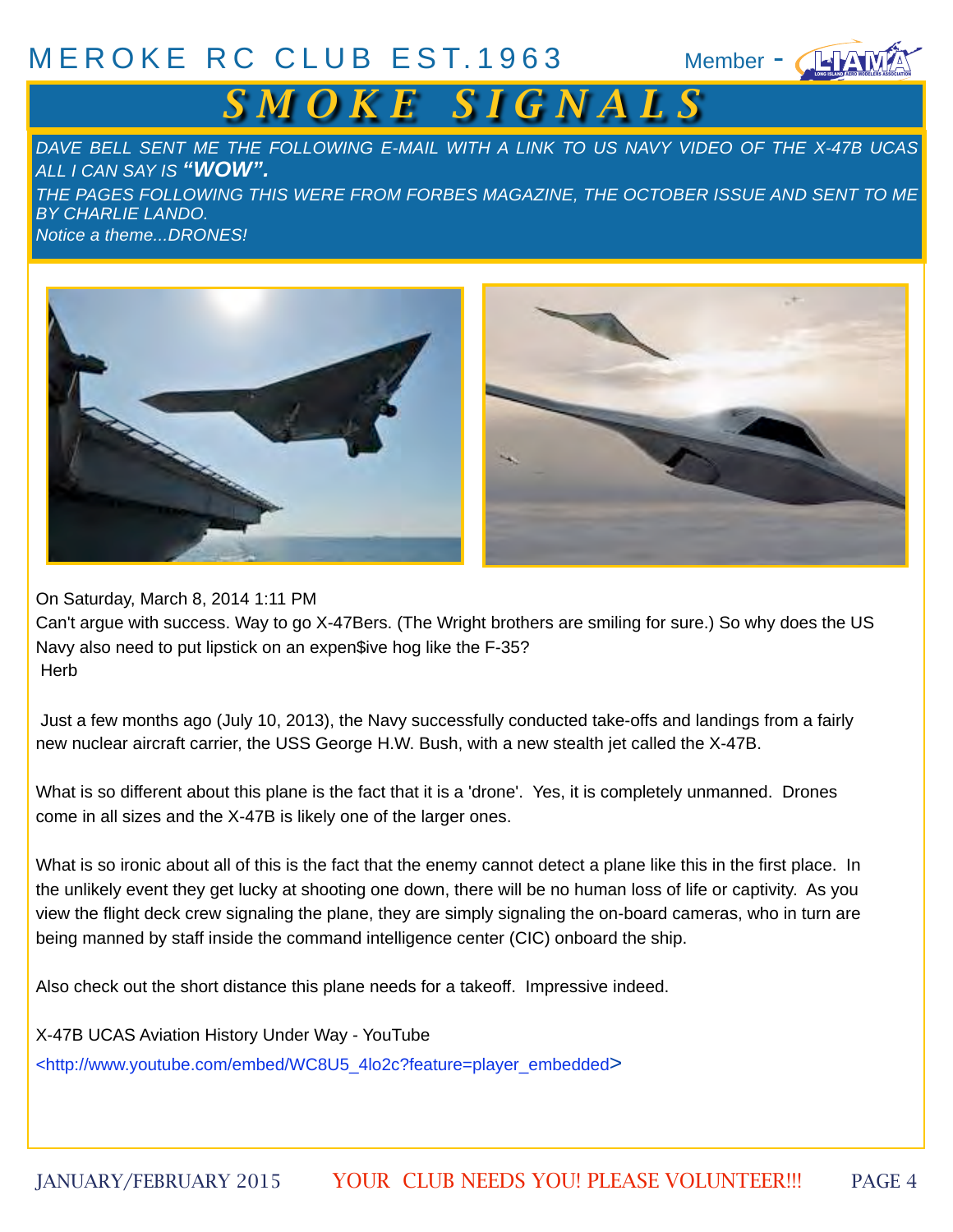#### [MEROKE RC CLUB](http://www.meroke.com) EST. 1963

Member  $\blacksquare$ 



# *S M O K E S I G N A L S*

# **Get ready for 'Drone Nation'**

by [Clay Dillow](http://fortune.com/author/clay-dillow/) [@cwdillow](https://twitter.com/cwdillow) October 8, 2014, 3:58 PM EST



Photograph by Stephen Lewis for Fortune

**In demand by Fortune 500**  companies and heavily **funded by Silicon Valley, unmanned aircraft are rapidly**  invading the world of **business.**

We're taking the drone out for a spin. It's a sun-drenched Friday in Indianapolis's Broad Ripple neighborhood, and though it's late afternoon the wind hasn't picked up. Perfect flying conditions. T.J. Johnson, 29, cofounder and chief engineer of a local consumer drone startup called AirDroids, kneels on the

untrimmed grass in the middle of a city park. He unzips a small black carrying case no bigger than a regulation football and extracts an almost-final version of his company's sole product.

The Pocket Drone—a collapsible, three-rotor aerial vehicle—folds up small enough to fit in a backpack easily, but its three independent propeller motors are powerful enough to carry a GoPro camera. Johnson and his partners think it could be the first in a huge, new category of personal electronics—the small, easily portable flying robot that goes everywhere with you to capture overhead imagery on demand.

In a few swift motions, Johnson snaps the rotors into place and connects the battery. Stepping back a few paces to give the machine clear passage to the airspace above, he taps in some guidance "waypoints" onto the satellite image of the park displayed on his Android tablet. Then he gives the command to fly. The propellers whir to life, and the drone zips into the air with startling speed, hovering for just a moment directly overhead before streaking off to autonomously execute its flight plan. As we watch it soar, we're updated on the drone's progress via a female robotic voice emanating from Johnson's tablet: "Waypoint one … waypoint two …"

Johnson's company has achieved liftoff almost as quickly as his invention. Along with co-founders Timothy Reuter, 37, and Chance Roth, 40, Johnson developed a rough prototype of the Pocket Drone and put it on Kickstarter in January. The partners were hoping to raise \$35,000. But they ended up getting \$929,212 in just 60 days to produce roughly 1,800 drones. Pre-orders on the AirDroids site have pushed sales still higher, to some \$1.2 million. "To do a million? We felt like we really had something here, but we were definitely surprised," says Johnson, an engineering major in college who has a day job as an intellectual-property attorney. "None of us were expecting that kind of demand."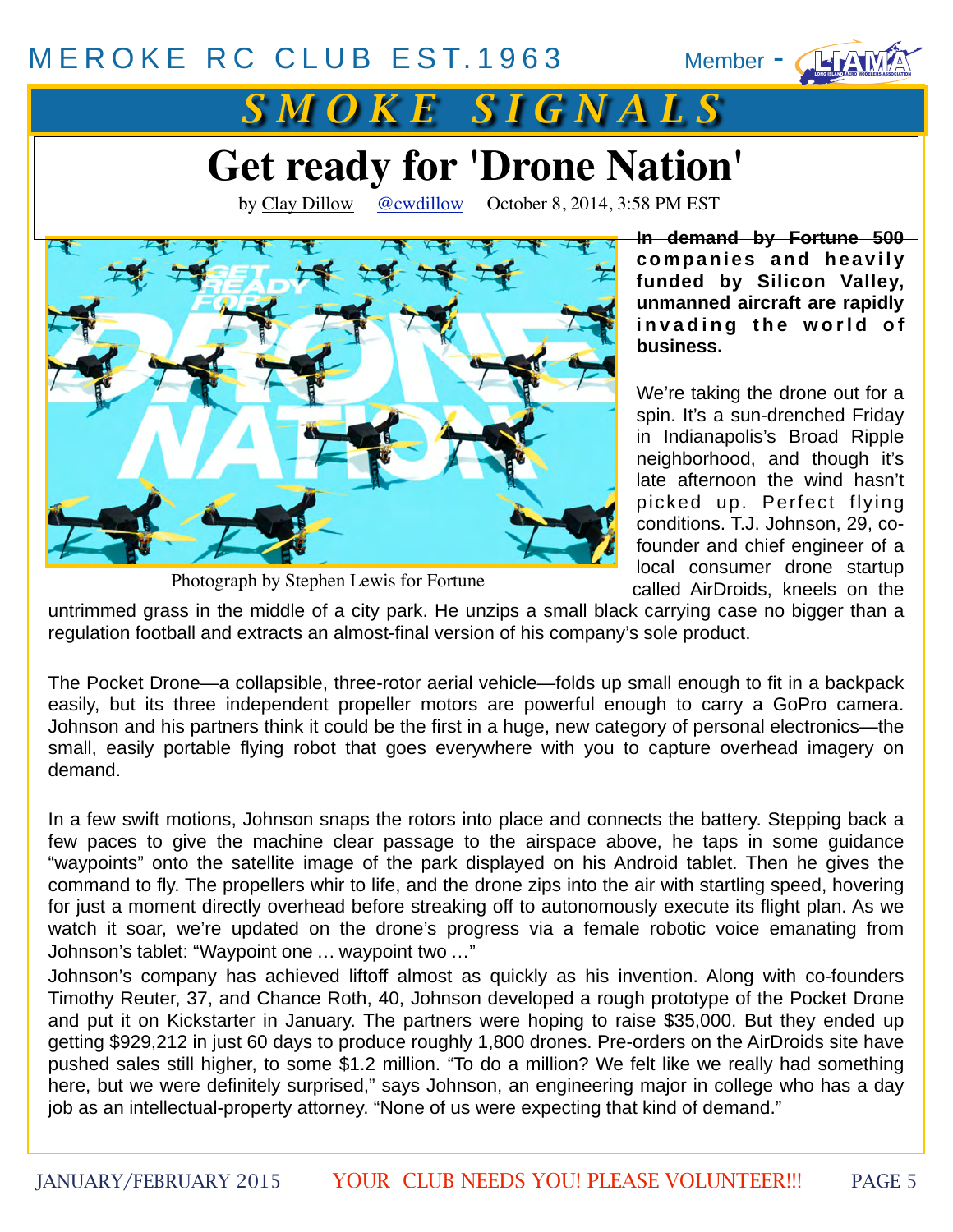#### [MEROKE RC CLUB](http://www.meroke.com) EST. 1963

Member - CHAT

# *S M O K E S I G N A L S*



AirDroids co-founder T.J. Johnson flying the company's Pocket Drone. The Indianapolis startup has already received \$1.2 million in orders for its compact UAV Photograph by A.J. Mast for Fortune

AirDroids is just the tip of the propeller. Think of this as a Model T moment—when a new industry finds its commercial footing, and thereafter the world is never the same. The idea of unmanned aircraft as consumer devices or commercial tools is a relatively new one in the U.S. Drones, as they are more commonly known, own a place in the American public consciousness right next to the war on terrorism and America's shadow conflicts in places like Pakistan and Yemen. Predator and Reaper drones—the hulking, matte-gray unmanned aircraft now synonymous with "drone strikes"—have loitered in foreign skies for decades. But five years ago consumer drones didn't exist. Even two years ago, low-cost and easy-to-use commercial drones were largely the subject of futurism. Today the business world is on

The global market for nonmilitary drones has already ballooned into a \$2.5 billion industry, one that's growing 15% to 20% annually. And that's under the current law. One of the biggest potential markets for commercial drones—the U.S.—isn't even open for business yet. At least not officially. While the use of unmanned aerial vehicles (UAVs) for commercial purposes is soaring in countries like Japan, Australia, France, and the U.K., the U.S. Federal Aviation Administration has yet to institute regulations governing the operation of commercial drones, and in the meantime it has issued a blanket ban prohibiting their use in nearly all endeavors. Further complicating things is the gray area in defining the difference between "recreational" drones (which aren't restricted by the FAA) and commercial drones (which are). In September the FAA issued exceptions to six film companies to use drones, and it has approved their use to monitor oil operations in Alaska. Regulators aren't expected to issue a full set of guidelines for at least another year.

But the buildout of the drone industry is racing along even as Washington dithers. Everyone from Fortune 500 companies to venture capitalists to startups is pouring vast amounts of money into the technology. Amazon, Google, and German shipping giant DHL have made headlines by experimenting with drones for deliveries. Facebook says it is developing a drone the size of a 747 that could fly for months at a time, beaming down wireless signals.

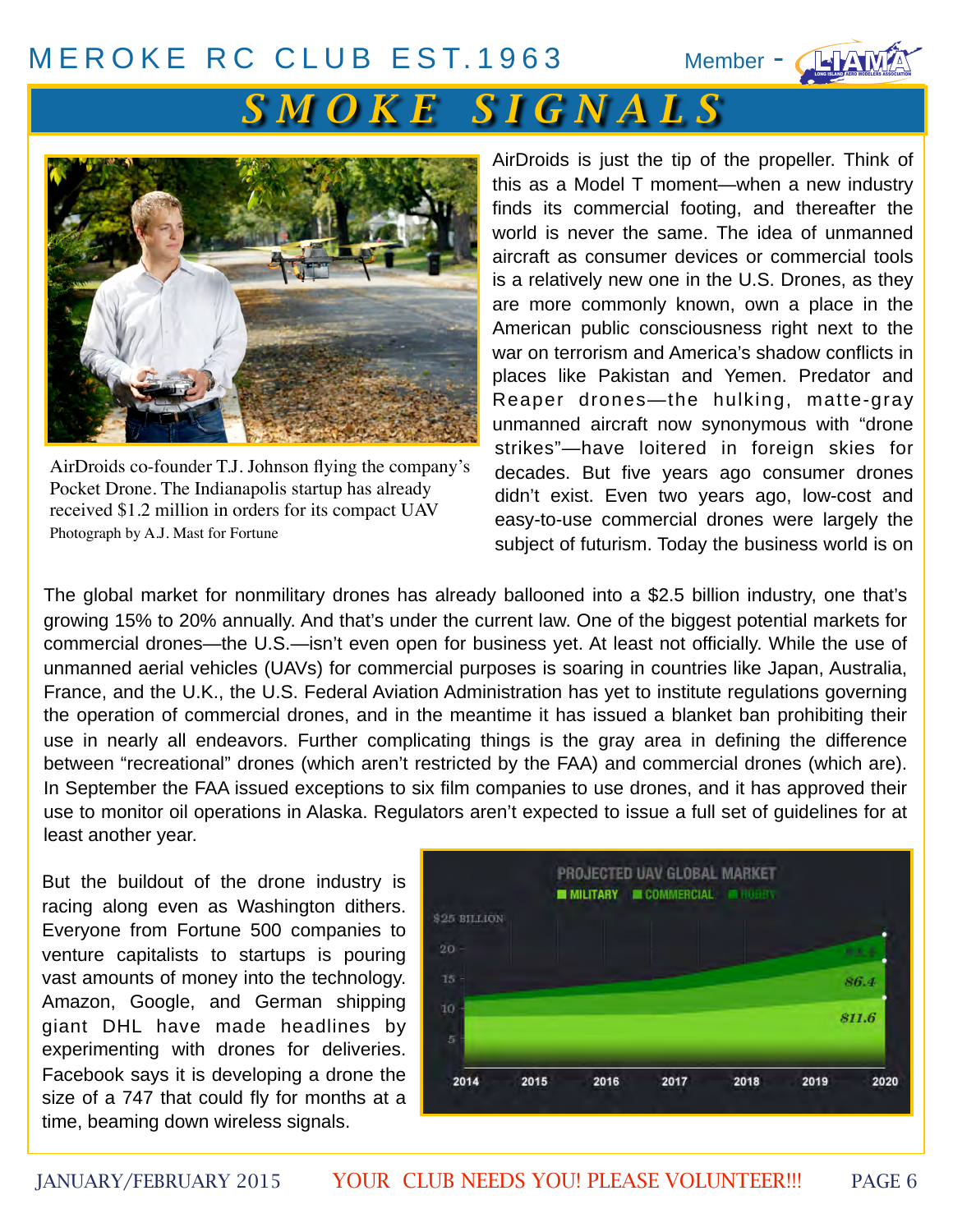# *S M O K E S I G N A L S*

Meanwhile, unmanned aircraft have already begun to gain traction in big businesses, ranging from agriculture to mining (see box below on "Five Industries Where Drones Are Taking Off"). The industry has even recently retained a Washington, D.C., lobbyist—funded in part by Google and Amazon—to make the case for drones on Capitol Hill. So, strictly legal or not, America's drone revolution is already well underway. The question is not whether drones will have a real impact someday. Rather it's, Which businesses will be the most disrupted? And which entrepreneurs and investors will make the biggest windfalls in the process?

Mark Heynen wants to make one thing perfectly clear: "We're a data company, not a drone company," he declares moments after we meet.

Heynen is the senior vice president of client operations for San Francisco commercial-drone startup Skycatch, a company whose business model is based on the manufacture and sale of drone hardware and software to commercial customers. So in that sense, his comment may seem counterintuitive. But it's a refrain I heard repeatedly over several days while exploring the Bay Area's burgeoning drone corridor.

Over the past 18 months, a host of drone startups have sprung up amid the region's more traditional software companies. Many, like Skycatch, have recently closed major funding rounds and are starting to take on the sheen of proper Silicon Valley tech startups, moving into modern, open workspaces accented

with reclaimed wood and high, exposed ceilings beneath which platoons of twenty-something coders perched at adjustable sitting/standing desks hammer away at their keyboards

This UAV boom in the heart of techland makes a lot of sense once you realize that America's drone industry is tied up inextricably with the ongoing explosions in data analytics and the so-called Internet of things—areas that Silicon Valley and the larger technology sector have a vested interest in developing. "For us, this is just another increase in step function in the sources of information we can work with," says Aaron Levie, co-founder and CEO of enterprise cloud company Box, of the proliferation of commercial drones. "Where will the next trillion files be created? Broadly: the Internet of things. But UAVs in particular are going to be a massive source of that information."

Drones have the unique ability to fly lower than manned aircraft and higher than cranes and other ground-based vehicles can reach. They offer everyone from film producers to civil engineers to open-air mining operations to individual photographers a wholly new perspective on the world below.



The rotors of a Pocket Drone prototype by AirDroids fold up for easy storage. Photograph by Stephen Lewis for Fortune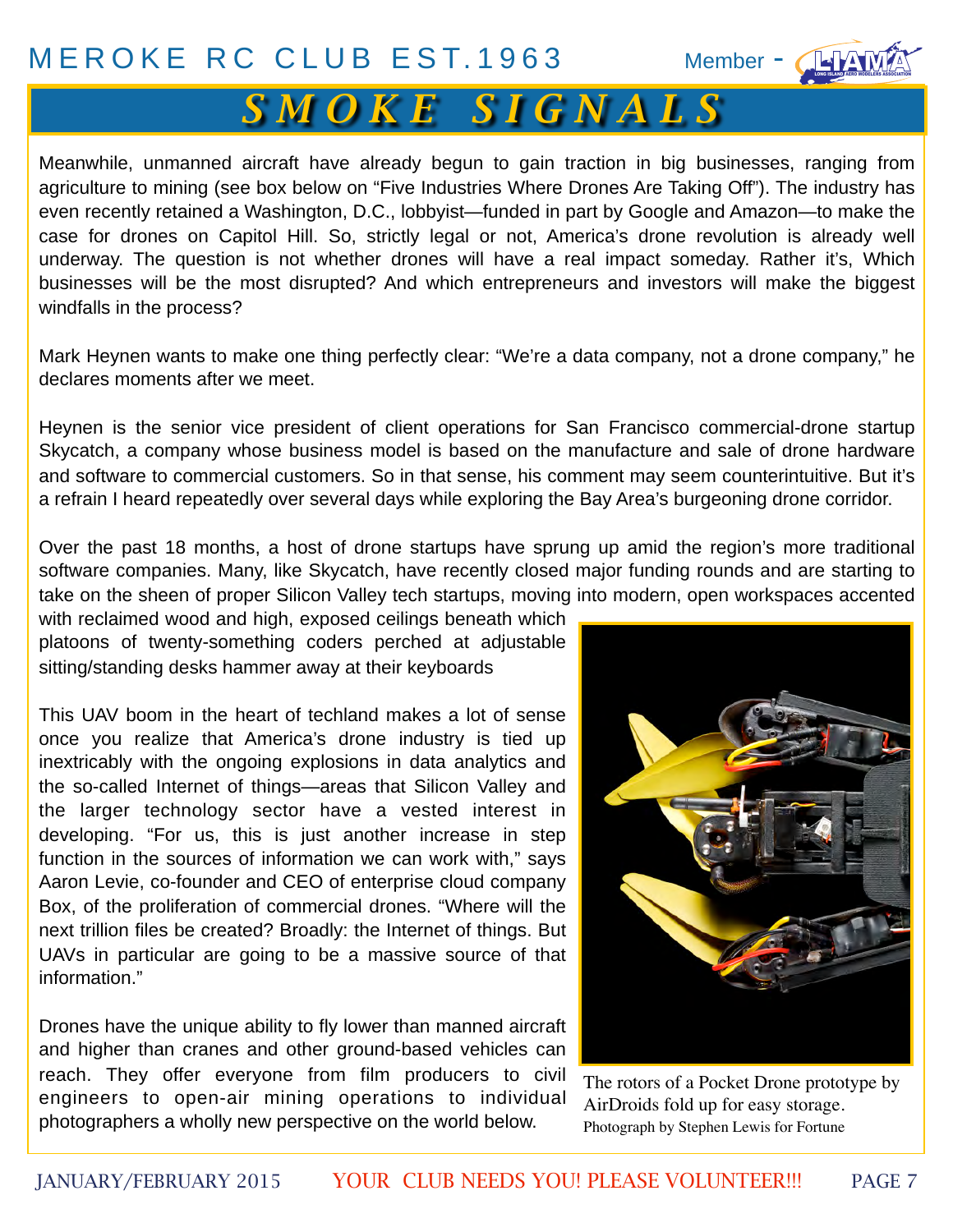# *S M O K E S I G N A L S*

Using multispectral sensors, they can capture data impossible for the human eye to see—like gas leaking from a pipeline and food crops suffering from lack of nitrogen—faster and at greater volume than has ever been possible in the past. Tapping into the ever-increasing power of the cloud, they can quickly produce high-resolution 3-D maps of vast geographic areas. It's the data that many companies are after. Drones are just the means of getting it. "If we could get this data some other way, we would," says Curt Smith, technology director for the information technology and systems office at BP, one of the only companies currently cleared by the FAA to use drones for commercial purposes in the U.S. "We do this because it allows us to do things that we couldn't do before."

Skycatch founder and CEO Christian Sanz launched his company last year after he spent two weeks using a drone he had built himself to shoot aerial photographs of a construction site. Sanz had approached the builders hoping to make a business case for drone photography, and it turned out they had a voracious appetite for images to track the project's progress. Sanz walked away overwhelmed by the demand for affordable, high-quality aerial images. "Two weeks into it I couldn't keep up," says Sanz, chuckling at the memory. "I was disappointing people, and I was doing it for free."

He decided to build a company around the idea of automating the process. So Sanz developed an industrial system that includes GPS-guided drones to capture imagery and automated ground stations that can charge and swap the drones' batteries between flights. By the end of 2013, Skycatch had 10 clients buying the units at \$100,000 apiece. The company closed a \$13 million funding round in May investors include Google -Ventures—and Sanz says he is already working on a far more substantial Series B round.

Skycatch's customers include construction industry giants like Clayco, DPR, Bechtel, and France's Bouygues. But it also quickly found data-hungry customers in other industries such as mining (Rio Tinto) and energy (Chevron, First Solar) who are eager to exploit efficiencies made possible by regular and accessible overhead imagery and 3-D mapping. Skycatch says that it's doubling the number of systems it sells each month. Drones are no longer just an experimental extravagance to many enterprises; increasingly they're viewed as an operational necessity.

"There's an ongoing shift from a focus on cost to a focus on the value of data," says Jonathan Downey, founder and CEO of Airware, another San Francisco–based drone technology startup. Downey started Airware in 2011 to develop what amounts to a common operating system for drones—a set of software tools interfacing with an ecosystem of sensors that can be installed to make any unmanned aircraft interface-friendly with other drones within a company's fleet.

### *"There's this gray area with the rules," says one entrepreneur. "But people are going ahead and using these things."*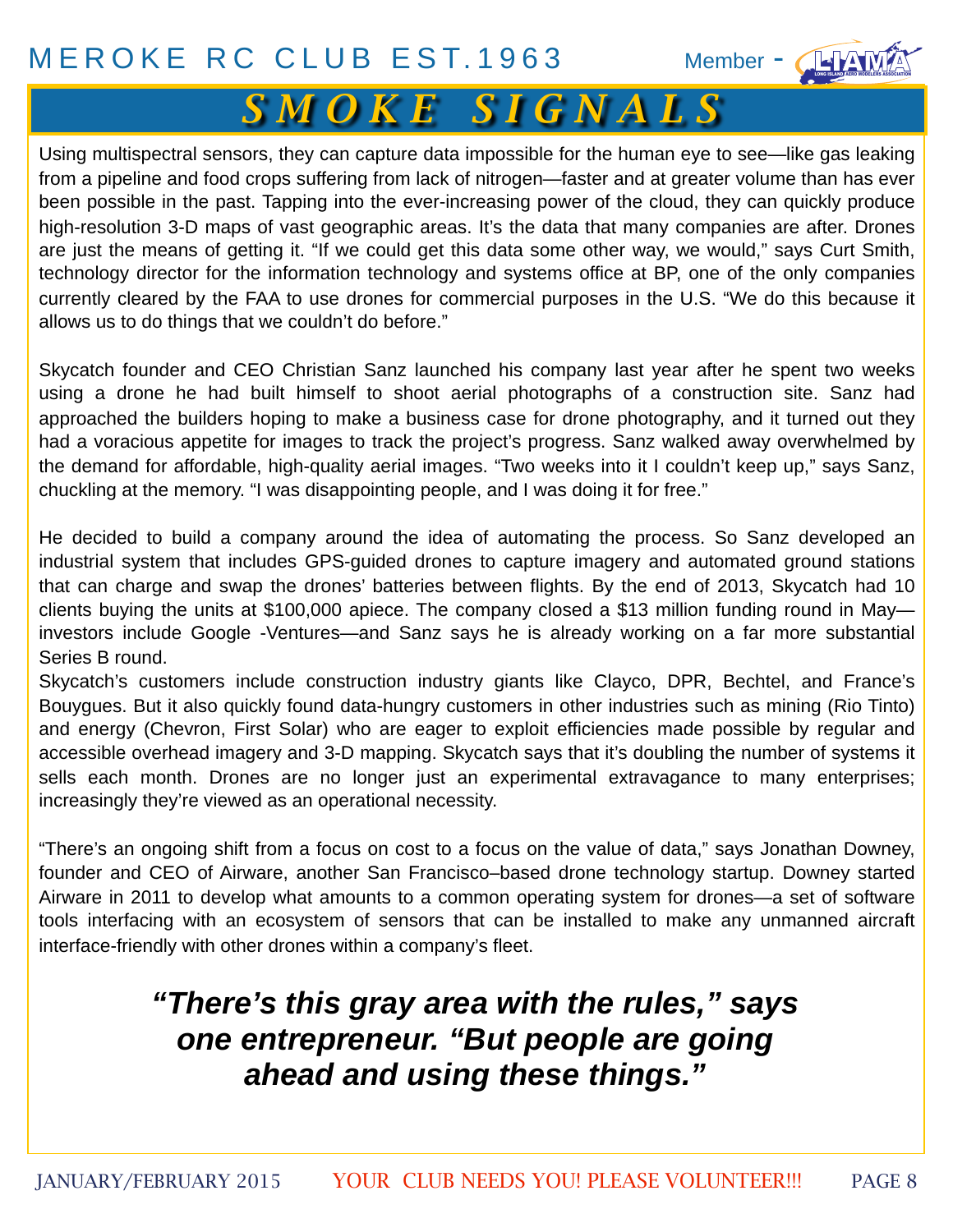Member - CHAM

# *S M O K E S I G N A L S*

Like Skycatch, Airware has gained a lot of momentum over the past year, raising \$11.7 million in Series A funding in 2013 from backers including Andreessen Horowitz and Google Ventures and an additional \$25 million in July. Also like Skycatch, Airware just moved into nice new digs in San Francisco's SoMA neighborhood. And Airware also works with customers to apply drone technology to commercial ends. Which means, like Skycatch and almost every other company trying to develop the commercial-drone industry, Airware has a problem. As Downey says: "A [U.S.] customer can't buy our product today and be legally compliant."

In the 2012 FAA Reauthorization and Reform Act, Congress gave the FAA a mandate: Develop a process for integrating small unmanned aircraft systems (UAS) into the national airspace as well as a set of regulations to govern their use. The FAA plans to release a proposed set of rules by the end of this year, and after a period of review by industry and lawmakers the agency will issue finalized regulations sometime in the second half of next year. Drone makers are obviously eager for a resolution. Meanwhile, because the FAA lacks the manpower to police the entire national airspace at all times, many companies

get away with flying their commercial drones until someone brings it to the agency's attention, at which point a cease-and-desist letter goes out.

Over the past year the status quo has changed somewhat as money and commercial interests have aligned themselves behind the commercial-drone business. In August consumer-drone makers DJI, 3D Robotics, and Parrot teamed up with Amazon to form the Small UAV Coalition, hiring D.C. lobbying group Akin Gump to represent the industry on Capitol Hill (Airware, GoPro, and GoogleX have since joined the group). Elsewhere in Washington, D.C., a consortium of institutional investors and aerospace companies has assembled a \$2.2 billion fund to invest in infrastructure critical to the safe integration of commercial drones into the national airspace and to advocate for commercial drones. The UAS America Fund, as the group is known, has already filed a lawsuit challenging the FAA's blanket ban on small commercial drones with the hopes of creating some legal headroom for companies that simply want to conduct small-drone R&D flights while the FAA works on its broader regulations.



Looking down on the IRIS+ drone Photograph by Stephen Lewis for Fortune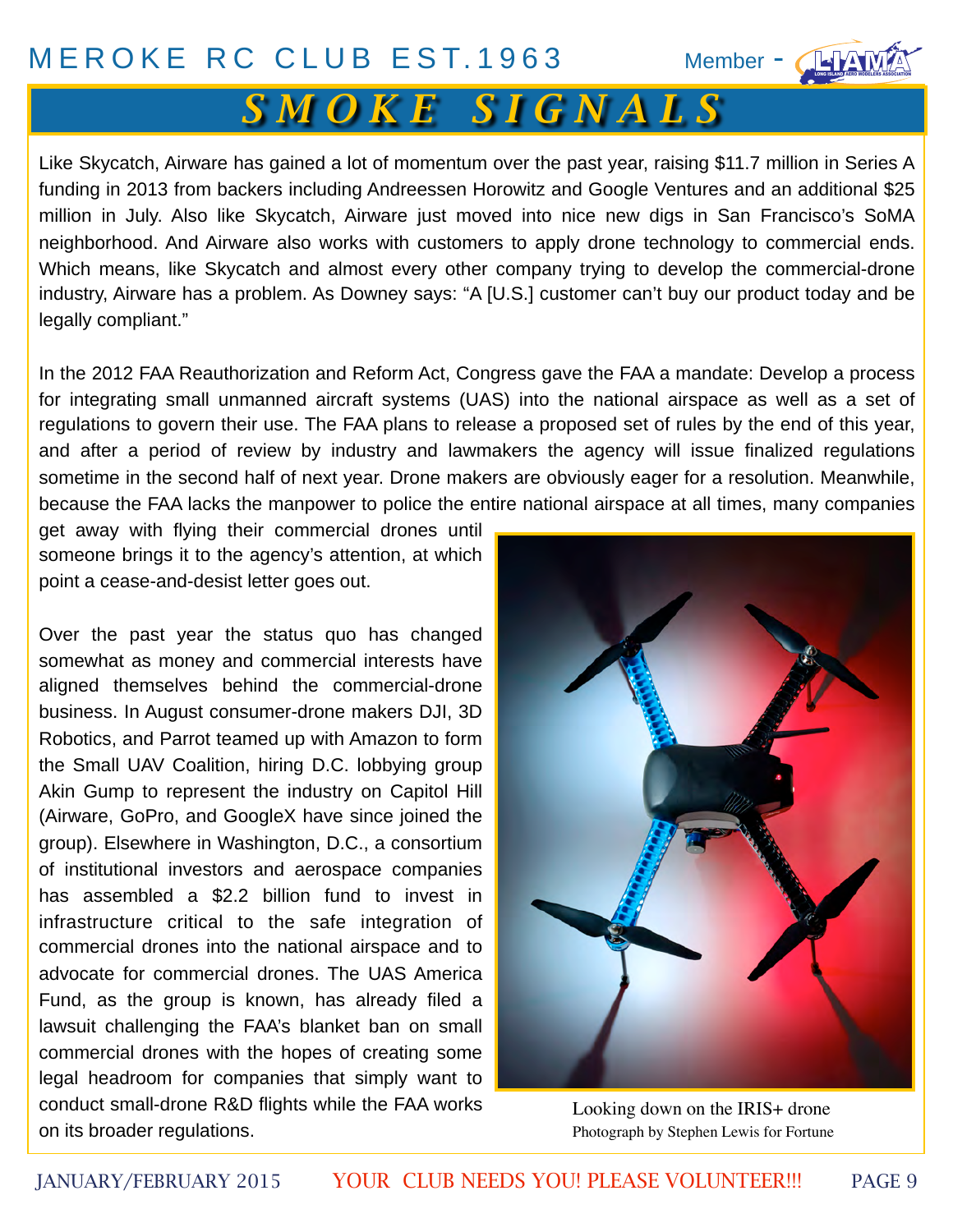# *S M O K E S I G N A L S*

"The big paradox is that this is all about safety, but in order to make this safe, companies have to test," says Michael Drobac, executive director of the Small UAV Coalition and senior policy adviser at Akin Gump in Washington, D.C. "We don't want to cede the opportunities to other nations when we have such a base of companies and innovators that are already at the cutting edge in this space. Let's move forward responsibly, but let's move forward."

We can solve most of these problems with technology," Jono Millin says of the FAA's safety concerns. "We personally have the capability to solve so many of their problems."

From a hill overlooking an expanse of salt flats in Menlo Park, Calif., Millin can see the future of commercial drones. Drones of all stripes will be extremely easy to use, he believes. They'll be accessible from anywhere, no matter where they are flying. They'll be extremely safe; both the authorities and the companies that specialize in helping their customers deploy their drones will be able to monitor what drones are doing in real time. And absolutely everyone will use them. No one will be able to afford not to.

Millin is the 28-year-old co-founder and chief of product at -DroneDeploy, and along with cofounder Nick Pilkington he's brought me to the very heart of Silicon Valley—Facebook's sprawling headquarters are visible on the far side of the cracked, chalk-white flats—to see this future in action. The company flies almost weekly, Millin says, typically to give the team back in the office the chance to debug software and address issues brought up by the company's two-dozen beta customers scattered across 10 U.S. states.

Those customers are mostly companies trying to figure out how best to integrate drone technology into their operations, Millin says. Nobody wants to be left behind. "People are going ahead and doing this," he says. "There's this gray area with the rules—and it is a messy gray area—but people are going ahead and using these things."

With just nine full-time employees, DroneDeploy is still in its lean-and-scrappy phase. Its three founders launched the company out of a shared one-bedroom apartment in San Francisco. Its current office more closely resembles a loft in Bushwick, Brooklyn, than the flashy, polished workspaces that dot the surrounding area. There's no reclaimed wood to be seen, no brightly painted conference rooms full of beanbag chairs, nothing in the way of Silicon Valley swagger —just a group of twenty-somethings intensely focused on their computer screens.